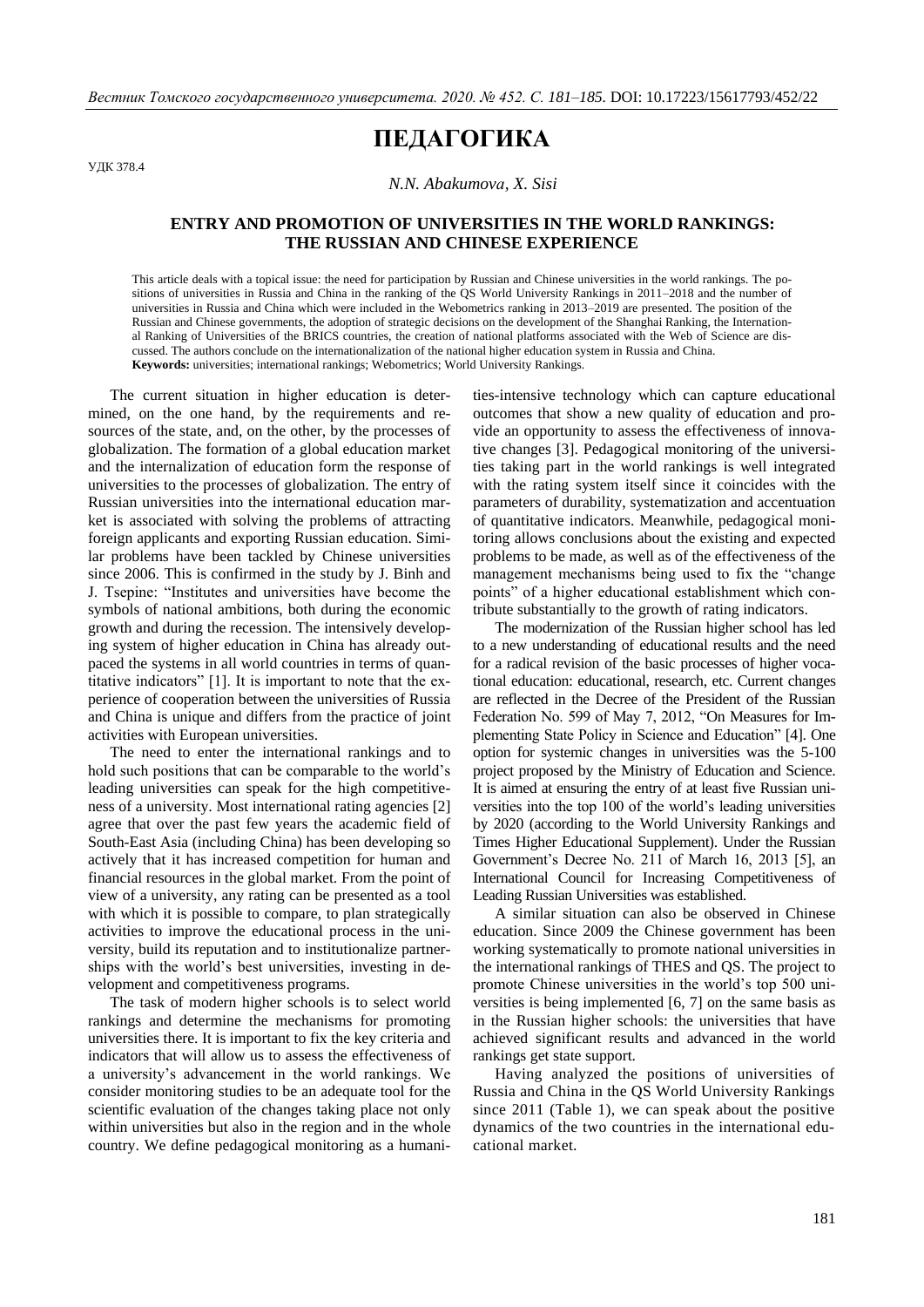**Positions of Universities of Russia and China in the QS World University Rankings**

| Year   | The best position of the university | <b>TOP-100</b> | <b>TOP-200</b>   | <b>TOP-300</b> | <b>TOP-400</b>              |  |
|--------|-------------------------------------|----------------|------------------|----------------|-----------------------------|--|
| Russia |                                     |                |                  |                |                             |  |
| 2011   | 276-300                             |                |                  | $\mathbf{1}$   | $\overline{2}$              |  |
| 2012   | $201 - 225$                         |                |                  | $\mathfrak{2}$ | $\mathbf{2}$                |  |
| 2013   | 226-250                             |                |                  | $\mathbf{1}$   | $\mathbf{1}$                |  |
| 2014   | $101 - 125$                         |                | $\mathbf{1}$     | $\mathbf{1}$   | $\ensuremath{\mathfrak{Z}}$ |  |
| 2015   | 114                                 |                | $\mathbf{1}$     | $\mathbf{1}$   | $\mathfrak{Z}$              |  |
| 2016   | 108                                 |                | $\mathbf{1}$     | $\sqrt{2}$     | $\overline{4}$              |  |
| 2017   | $108\,$                             |                | $\mathbf{1}$     | $\overline{2}$ | $\,$ 5 $\,$                 |  |
| 2018   | 95                                  | $\mathbf{1}$   | $\boldsymbol{0}$ | $\mathfrak{Z}$ | 6                           |  |
|        |                                     | China          |                  |                |                             |  |
| 2011   | 49                                  | $\overline{c}$ | 3                | 6              | $10\,$                      |  |
| 2012   | 46                                  | $\overline{c}$ | $\sqrt{2}$       | 6              | 9                           |  |
| 2013   | 45                                  | 3              | $\sqrt{2}$       | 6              | $10\,$                      |  |
| 2014   | 28                                  | $\overline{7}$ | $\overline{7}$   | $\overline{4}$ | $\,8\,$                     |  |
| 2015   | 28                                  | 6              | $\,8\,$          | 5              | 9                           |  |
| 2016   | 25                                  | 9              | 6                | $\tau$         | 8                           |  |
| 2017   | 24                                  | 9              | 6                | $\tau$         | $\tau$                      |  |
| 2018   | 25                                  | 12             | $\overline{2}$   | $\overline{7}$ | 9                           |  |

Source: http://www.topuniversities.com/

Chinese universities show better results in the QS Ranking. According to data from 2014, the highest position is occupied by the University of Hong Kong in the 28th place, and in 2017 it rose by four points and became 24th in the ranking. A significant breakthrough was recorded in 2014 when 7 Chinese universities (including those in Hong Kong and Taiwan) entered the top 100. In 2014, Beijing University dropped 12 positions and ranked 57th compared to 2013 when it was in the 45th place. In 2015, Xinhua University took the 25th place and continues to hold this position to this day.

Russian universities improved their positions in 2014. In 2011 and 2012, two Russian universities were in the top 400 rankings. In 2018, Moscow State University (MSU) improved its position compared to 2011 and took the 95th place. The significant progress of MSU is associated with the growth of its academic indicators and reputation among employers, and there was an improvement in data for the indicator of "the percentage of foreigners in the total number of students." Tomsk State University (TSU) showed the most significant progress in 2016, advancing by 104 points to become 377 in the QS ranking. Moscow Institute of Physics and Technology (MIPT) showed the second most important result as it advanced by 80 points and became 350th in the ranking. Russian universities, which were included in the QS ranking in 2011, had low rates of "the percentage of foreigners in the research and teaching staff" and "the number of citations per member of staff". Starting in 2017, the rates of "internationalization" have been improved and the proportion of international students and international faculty is increasing.

General ideas about higher education systems and research in the world are provided by the rating of universities' websites Webometrics. The compiler of this rating (Cybermetrics Lab, Spain) defines it as a tool for the evaluation of the results of research activities and the level of web communications development of most universities in the world. The number of universities in Russia assessed between July 2013 and January 2019 is shown in Table 2.

**Number of Russian Universities Ranked in Webometrics**

**Country** The number of universities July, 2013 July, 2014 July, 2015 July, 2016 July, 2017 July, 2018 January, 2019 Russia | 1,188 | 1,113 | 1,484 | 1,353 | 1,307 | 1,172 | 1,160

Source: http://webometrics.info/

The evaluation of the Webometrics rating of university sites is indicative, as it allows the current situation to be shown. Between 2013 and 2014 there was a decrease in

the number of Russian universities (from 1,188 to 1,113), which is related to the restructuring of the entire higher education system, which was carried out on the basis of

Table 2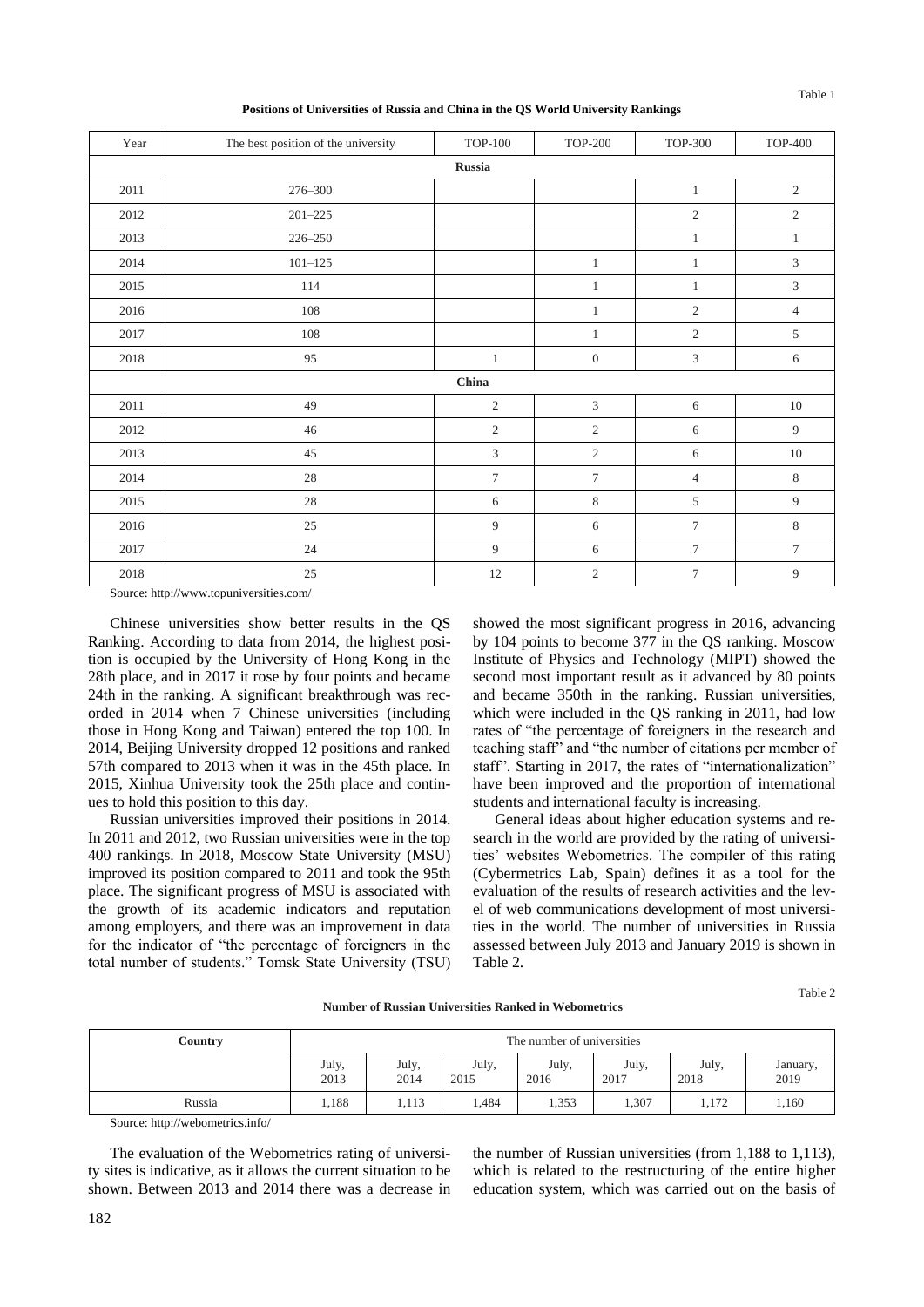the monitoring data of the universities' effectiveness. The Siberian Federal University, the Peoples' Friendship University of Russia, the Southern Urals State University, Tyumen State University and the First Moscow State Medical University began to be indexed in the Webometrics rating in February 2016. In January 2019 Moscow State University had the highest position in the rating in the 222nd place. St. Petersburg State University and the Higher School of Economics followed it. It is important to emphasize that compared with the data of July 2018 the leading universities have maintained their rankings. We can describe the position of Russian universities in the world rating as an unstable one; for example, in 2016 (July) MSU ranked 183rd, in 2017 (July) it ranked 215th, in 2018 (July) again 215th and in 2019 (January) it was 222nd. A similar situation is demonstrated by St. Petersburg State University, which ranked 532nd in 2016 (July), in 2017 (July) it was 482nd and in 2018 (July) 426th. Since 2016 there has been a gradual decline in the number of Russian universities. We connect this with changes in the Webometrics method for testing universities' websites—the increasing weight of the "Excellence" criterion up to 35% and reducing the "Presence" criterion to 5%.

The number of universities in China in the Webometrics rating of university sites is constantly increasing. For example, there were 1,164 universities in July 2013, 1,340 in July 2014 and 2,381 Chinese universities in January 2019. It should be noted that due to the "closed nature" of China's information space, the growth of indicators in the rating relates solely to Chinese universities. The number of universities in Hong Kong is decreasing (in 2013 there were 24 universities; in 2019 there were 22), the number of universities in Taiwan is growing slightly (in 2013 there were 157 universities; in 2019 their number has grown to 160). The recorded increase in the number of universities in China over the past seven years shows the significance of the achieved results and effective mechanisms for promoting the websites of Chinese universities in the world information education space.

The strategic move by the Chinese government to form a ranking that will determine the position of the world's leading Chinese universities (Shanghai Jiao Tong University Ranking) is very interesting. Today, the Shanghai ranking is the most widely used ranking of the world's leading research universities [8]. The advantage of this rating lies in the absence of a subjective assessment (expert) position in assessing the quality of the excellence of universities. The rating analysis is constructed based on aim, publicly available data (excluding the data provided by universities). The success of Chinese universities in this ranking is obvious and natural: the developers of the ranking from Shanghai University originally pursued the goal to its use as a tool to compare national universities with the world's leading universities.

The positive experience above and the initiative of the President of the Russian Federation [9] gave impetus to the creation of the Russian ranking of the world's leading and national universities. Undoubtedly, the experience of Chinese universities in the development of the Shanghai ranking is the most successful example, which can be considered as a mechanism for promoting Chinese uni-

versities in the global educational market. However, the development of the BRICS International University Ranking has several problematic issues: the need to comply with the Berlin principles and key rules of any international academic ranking; rapid collection of reliable and comprehensive information about the activities of universities; the motivation of the Russian academic community and employers to take part in reputational measurements.

The criteria recommended by Russia's leading universities to the Ministry of Education and Science in the autumn of 2012 were taken as the basis for the development of the international ranking of BRICS universities. These criteria are integrated into three groups: educational, research, and international activities, and then categorized into larger units for the most accurate collection of data from all universities in the countries involved. The interest of foreign rating agencies in the development of this ranking is to design a new model of assessment of universities (including in the post-Soviet space). The methods and evaluation procedures have been expanded and enhanced in relation to universities in the BRICS countries.

In the past year, they associated a significant section of the work of universities with the entry into world databases of indexing publications of Russian academic researchers. Russia's leading universities point out several problematic points for achieving citation rates in the Scopus and Web of Science systems. It is necessary to note the move by the state in solving the issue of citation of Russian scientists: the launch of the Russian Science Citation Index project. Integrating the Russian academic and scientific community into the international community is taking place quickly; the internationalization of Russian academic journals is growing and this results in increasing requirements for the quality of publications and research. A new project is aimed at creating a national database, including the best Russian journals and publications of the past decade, which will become part of the international publishing space.

The results of the monitoring study of leading Russian research universities show that the transition from the model of a predominantly teaching-focused university to a research university constitutes a significant problem for universities. Changes that leading research universities have made to the planned activities of their roadmaps have been recorded, and they have facilitated the transformation of academic activity and staff renewal.

The monitoring research of leading research universities has allowed the creation of special structures to be recorded: strategic academic units (SAUs), which provide the leading positions of universities in the international education services market. SAU activities are organized through the concentration of the resources of the university and its partners for implementing complex interdisciplinary projects (educational, expert, scientific, analytical, etc.) that meet the objectives of the integration of Russia into the international educational space.

SAUs are created as scientific and educational consortia of the university, which are based on teams of actively engaged researchers who are involved in educational activities. The monitoring showed the uniqueness of the creation of SAUs as PT schools in MIPT through an asso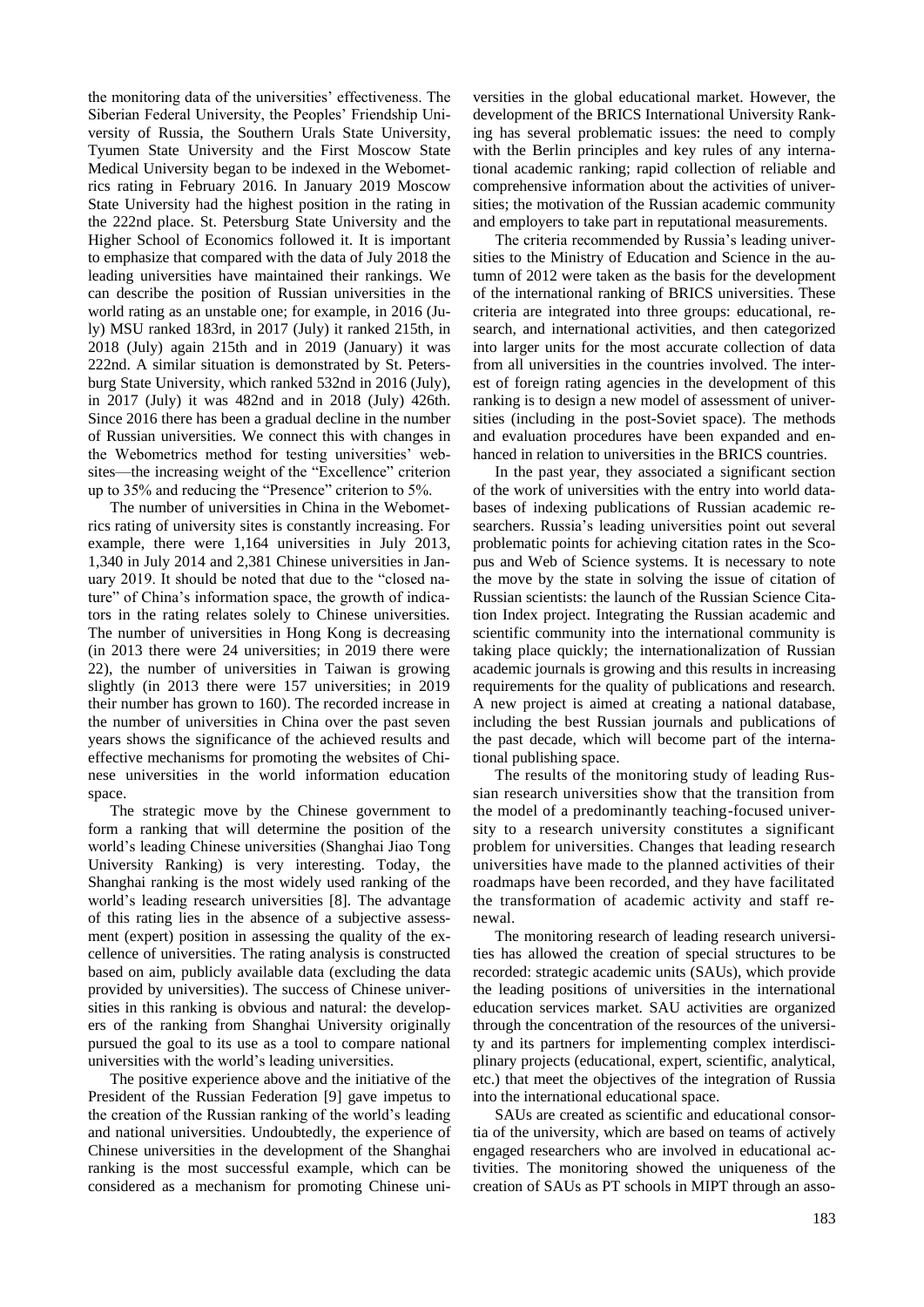ciation of faculties. The results of SAUs in achieving a new quality of education are international educational programs; Web of Science and Scopus publications and international communicative platforms. All the above will ensure knowledge transfer into technologies and innovations for high-tech companies.

Table 3

| International Competitiveness Indicators of Leading Russian Research Universities |     |                                   |                |  |  |  |
|-----------------------------------------------------------------------------------|-----|-----------------------------------|----------------|--|--|--|
| University                                                                        | SAU | The number of journals indexed in |                |  |  |  |
|                                                                                   |     | Scopus                            | Web of Science |  |  |  |
| Kazan (Volga Region) Federal University                                           |     |                                   |                |  |  |  |
| Novosibirsk State University                                                      |     |                                   |                |  |  |  |
| <b>Tomsk State University</b>                                                     |     | 14                                | 18             |  |  |  |
| <b>Higher School of Economics</b>                                                 |     |                                   |                |  |  |  |
| Urals Federal University                                                          |     |                                   |                |  |  |  |

Peoples' Friendship University of Russia 5 2 3 Siberian Federal University 6 3 2 Tyumen State University 0 2 2 South Urals State University 1 3 3

**International Competitiveness Indicators of Leading Russian Research Universities**

In addition to the data in Table 3, it is necessary to show that new laboratories and research centers are being established according to the subject of research corresponding to the strategic academic units.

Experts from the Higher School of Economics [10] believe that in current conditions, when over 250 different Russian-language publications appear every year, the issue of the quality of existing and new publishing outlets is relevant. To solve this problem, experts propose creating a competitive environment for scientific journals including both translated and original Russian journals, e.g., the original international *Moscow Mathematical Journal* and journals simultaneously produced in Russian and English, with different content (*Foresight*) or a combination of original articles in Russian and English (*World of Russia*). According to L. Gokhberg, the task of the project is to increase the visibility of Russian journals and to "consolidate the editorial community", to promote the best practices of major journals, including those from abroad. Similar experiences are already available in Chinese universities, but, as the researchers note [11], the Russian project is perceived much more broadly when national platforms associated with the Web of Science are created.

Internationalization of the national higher education system is a trend in the modern development of Russia and China. The world rankings of the QS World University Rankings and Webometrics can be used as a tool to test the development of Russian and Chinese universities and, in the long term, as a level of the internationalization of higher education. The position of universities in the world rankings reflects the actual policy of the state. Thus, the participation of Russian and Chinese universities in the world rankings is an important state task for the global competitiveness of universities. Today, the interest of the Russian and Chinese governments in the development of their universities is obvious. The Russian state has adopted significant decisions to create its own rating of a university as globally comparable, and the development of national platforms for placing periodicals compatible with the Web of Science. All this is reflected in the promotion of universities in the world rankings, their number and the importance of their positions. The recorded growth of universities in the rankings of the QS World University Rankings and Webometrics is determined by changes in the conditions of the international activity of Russian and Chinese universities. At present, the experience of universities in China serves as a guide for Russian universities to build programs for entering the world rankings.

## REFERENCES

- 1. Yu Binh & Jen Tsepine. (2014) China is the main source of growth in the world economy. *China*. 4. pp. 24–26.
- 2. Pugach, V.F. & Zhukovskaya, M.E. (2012) University Rankings: International and Russian Approaches. *Vysshee obrazovanie v Rossii – Higher Education in Russia*. 8–9. pp. 15–25. (In Russian).
- 3. Abakumova, N.N. (2011) Transformatsiya ponyatiya monitoringa v obrazovanii [Transformation of the Concept of Monitoring in Education]. *Sovremennye problemy nauki i obrazovaniya – Modern Problems of Science and Education.* 3. [Online] Available from: https://www.scienceeducation.ru/en/article/view?id=4678. (Accessed: 30.09.2011). (In Russian).
- 4. Kremlin.ru. (2012) *Decree of the President of the Russian Federation No. 599 of May 7, 2012, "On Measures for the Implementation of State Policy in Science and Education".* [Online] Available from: http://www.kremlin.ru/acts/bank/35263. (In Russian).
- 5. Garant.ru. (2013) *Russian Government Decree No. 211 of March 16, 2013, "On Measures of State Support for the Leading Universities of the Russian Federation to Increase Their Competitiveness Among the World's Leading Scientific and Educational Centers" (with Changes and Supplements)*/ Access mode: [https://base.garant.ru/70336756/.](https://base.garant.ru/70336756/) (In Russian).

6. Gu Zhi-Yong. (2018) On New Development Concepts of Higher Education. *Heilongjiang Researches on Higher Education*. 8 (292). pp. 52–57.

7. Pam Mao. (2018) A new era of proactively adapt to new situations Chinese school development of higher education. *Journal of Higher Education*. 39 (6). pp. 1–2.

8. *The Economist.* (2018) A world of opportunity. 13 August. [Online] Available from: https://www.economist.com/special-report/2018/08/14/aworld-of-opportunity.

9. Government.ru. (2012) *State Programme: Education Development, 2013–2020 (Approved by Russian Government Order No. 2148-r of November 22, 2012).* [Online] Available from: http://government.ru/en/docs/3342/. (In Russian).